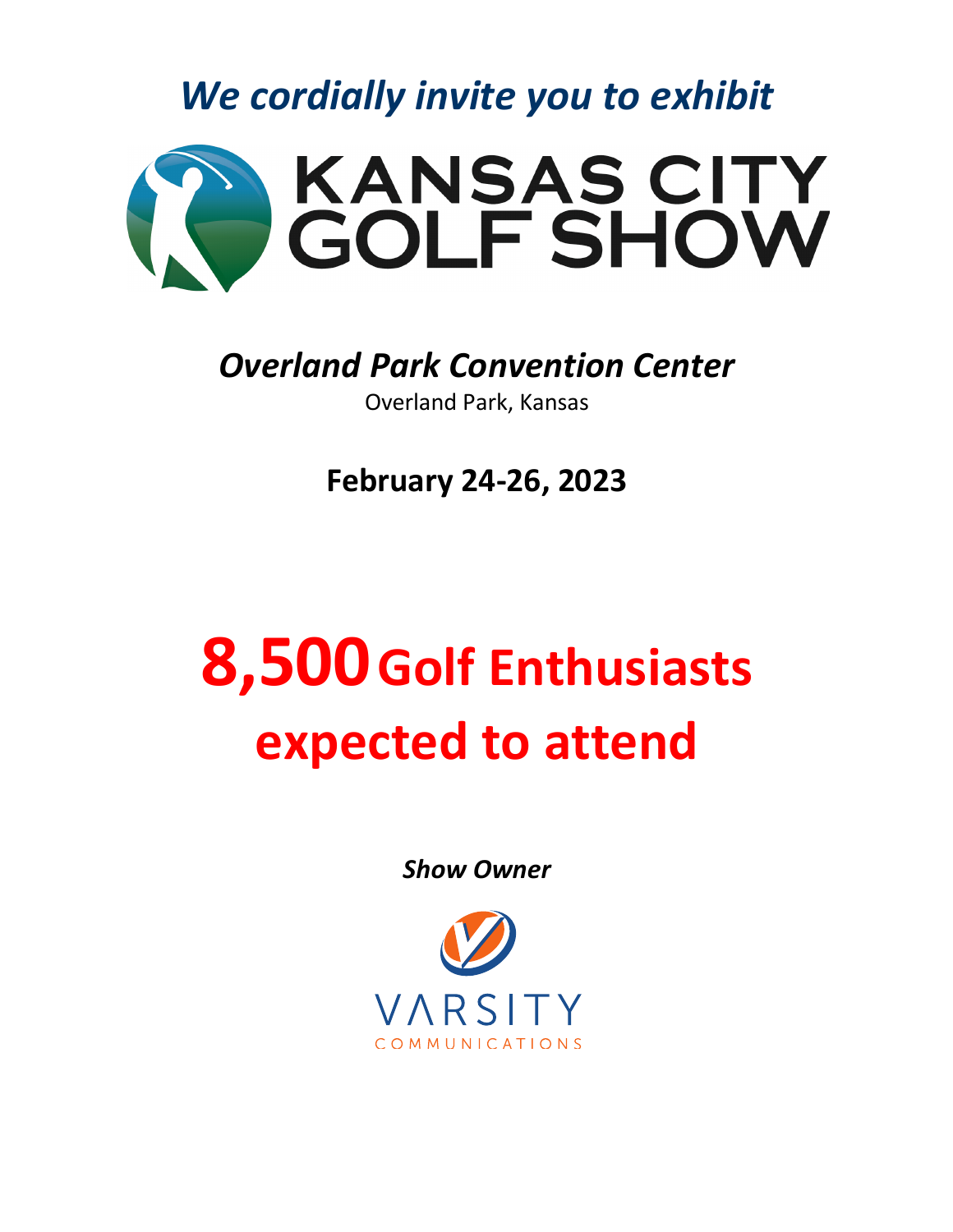## **To secure exhibit space, fax the completed registration to 888-273-1763.**



The undersigned company does hereby agree to participate as an exhibitor at the *Kansas City Golf Show* being held at the Overland Park Convention Center, Overland Park, KS on February 24-26, 2023. The *Kansas City Golf Show* is owned and produced by Varsity Communications Inc. This will be a binding contract when accepted by the *Kansas City Golf Show* and invoices for the 2023 Show will be mailed immediately.

Please complete this form and return to Varsity Communications Inc, 2128 Sahalee Drive East, Sammamish, WA 98074: Attention: Finance Department, **make check payable to Varsity Communications Inc.**

**RATES: (PLEASE CHECK APPROPRIATE BOOTH SIZE AND ADDITIONAL OPTIONS) TAKE ADVANTAGE OF OUR EARLY BIRD RATE!**

| 10' x 10' booth, \$1275, if received by 10-1-22, \$1375 if received between 10-2-22 and 11-15-22, \$1475 after 11-16-22.                                                                                                                                                                                            |
|---------------------------------------------------------------------------------------------------------------------------------------------------------------------------------------------------------------------------------------------------------------------------------------------------------------------|
| 10' x 10' booth, (*Special discounted rate of \$1175 each year for a two-year commitment to the Kansas City Golf Show in 2023 and<br>2024 if received by 10-1-22. \$1275 if received between 10-2-22 and 11-15-22, \$1375 after 11-16-22).                                                                          |
| 10' x 20' booth, \$2265, if received by 10-1-22, \$2395 if received between 10-2-22 and 11-15-22, \$2525 after 11-16-22.                                                                                                                                                                                            |
| 10' x 20' booth, (*Special discounted rate of \$2095 each year for a two-year commitment to the Kansas City Golf Show in 2023 and<br>2024 if received by 10-1-22. \$2205 if received between 10-2-22 and 11-15-22. \$2375 after 11-16-22).                                                                          |
| <b>CALL FOR BULK SPACE RATES FOR SIZES 10' X 30' OR LARGER. FILL OUT RATES BELOW.</b>                                                                                                                                                                                                                               |
| $\frac{1}{2}$ $\frac{1}{2}$ $\frac{1}{2}$ $\frac{1}{2}$ $\frac{1}{2}$ $\frac{1}{2}$ $\frac{1}{2}$ $\frac{1}{2}$ $\frac{1}{2}$ $\frac{1}{2}$ $\frac{1}{2}$ $\frac{1}{2}$ $\frac{1}{2}$ $\frac{1}{2}$ $\frac{1}{2}$ $\frac{1}{2}$ $\frac{1}{2}$ $\frac{1}{2}$ $\frac{1}{2}$ $\frac{1}{2}$ $\frac{1}{2}$ $\frac{1}{2}$ |
| Corner booth requests are an additional \$175.00.                                                                                                                                                                                                                                                                   |
| Selling from your booth or display area? Yes _____ No ____ (The Show retains rights to approve all retail activity).                                                                                                                                                                                                |
| EBLAST/SOCIAL MEDIA PROMOTION includes one dedicated E-Blast to 12,000 attendees and two Facebook promotions<br>(3,675+ likes). \$600 FEE. GOLF-RELATED BUSINESSES ONLY, LIMITED QUANITY AVAILABLE. MUST BE APPROVED.                                                                                               |
| <b>COMPANY NAME:</b>                                                                                                                                                                                                                                                                                                |
|                                                                                                                                                                                                                                                                                                                     |
| <b>CONTACT ADDRESS:</b>                                                                                                                                                                                                                                                                                             |
| CITY:                                                                                                                                                                                                                                                                                                               |
|                                                                                                                                                                                                                                                                                                                     |
|                                                                                                                                                                                                                                                                                                                     |
|                                                                                                                                                                                                                                                                                                                     |
| BOOTH SIGN TO READ (if different than company name):                                                                                                                                                                                                                                                                |